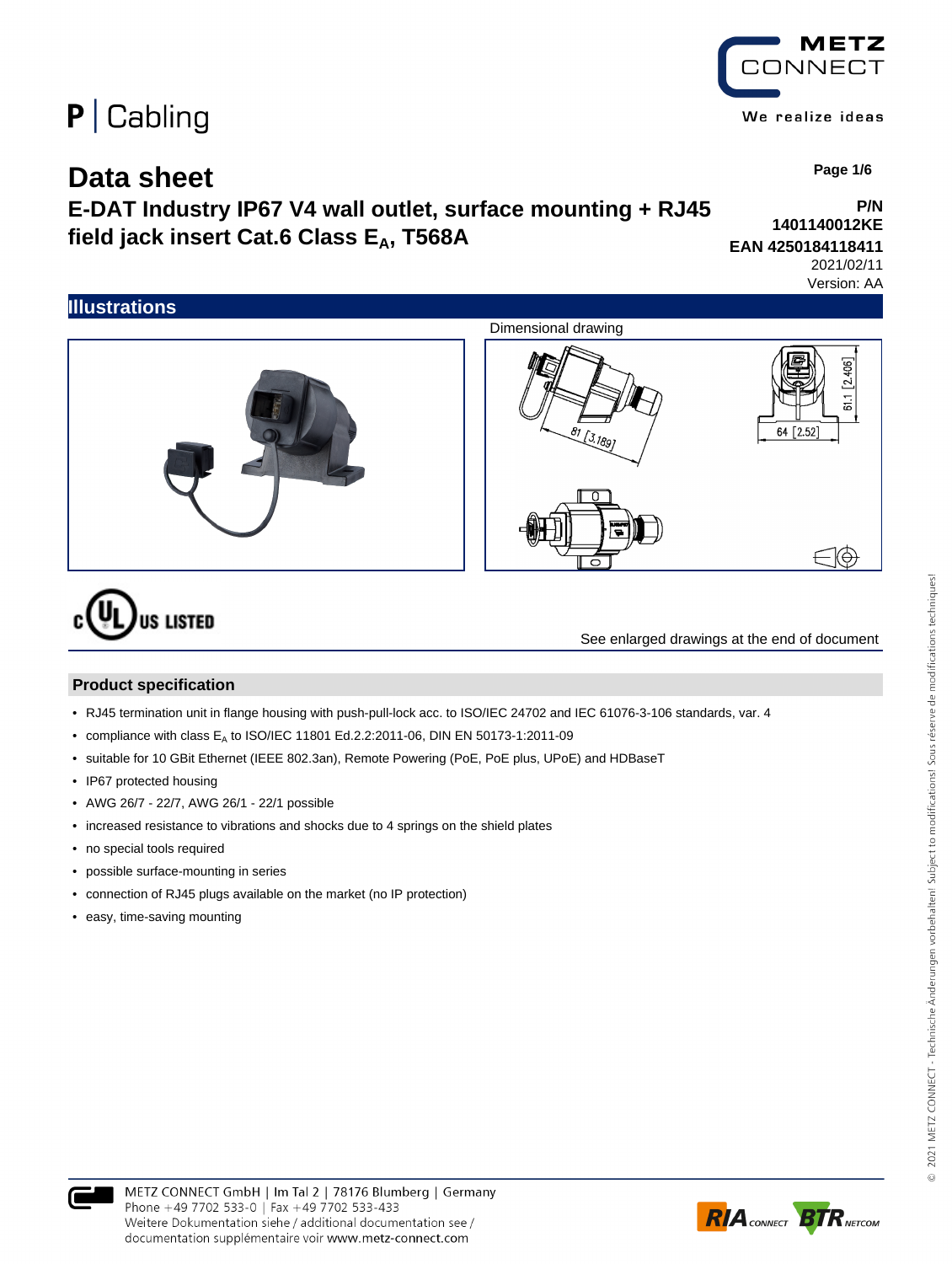### **Data sheet E-DAT Industry IP67 V4 wall outlet, surface mounting + RJ45** field jack insert Cat.6 Class E<sub>A</sub>, T568A

**P/N 1401140012KE EAN 4250184118411**

2021/02/11 Version: AA

 **Page 2/6**

| Fields of application               |                                  |
|-------------------------------------|----------------------------------|
|                                     | Office<br>Harsh environment      |
| Design                              | wall outlet                      |
| Mounting style                      | surface mount                    |
| Shielding                           | shielded                         |
| Transmission technology             | Copper                           |
| Wiring                              | <b>T568A</b>                     |
| Color                               | black                            |
| Color protective housing            | black                            |
| <b>Dimensions</b>                   |                                  |
| Dimension (L x W x H)               | 81 mm x 64 mm x 61.1 mm          |
| Dimension (L x W x H)               | 3.189 in. x 2.52 in. x 2.406 in. |
|                                     |                                  |
|                                     |                                  |
| <b>Transmission characteristics</b> |                                  |
| Category (ISO)                      | 6                                |
| Class (ISO/IEC)                     | $E_A$                            |
| Category (TIA)                      | 6                                |
| <b>Remote Powering</b>              | yes                              |
| PoE                                 | <b>IEEE 802.3af</b>              |
| PoE plus                            | <b>IEEE 802.3at</b>              |
| <b>UP<sub>o</sub>E</b>              | yes                              |
| HDBaseT                             | yes                              |
| Transmission rate up to 10 GBit     | <b>IEEE 802.3an</b>              |
|                                     |                                  |
| <b>Connections/interfaces</b>       |                                  |

| Connector technology interface 1         | <b>IDC-connection</b> |
|------------------------------------------|-----------------------|
| Connector technology interface 2         | RJ45-jack             |
| Number of ports interface 2              |                       |
| Number of ports interface 2 equipped     |                       |
| Number of positions/contacts interface 1 |                       |
| Number of positions/contacts interface 2 | 8P/8C                 |
| Protective housing interface 1           | V4                    |
| Protective housing interface 2           | V4                    |





**Technical Data**

**General Data**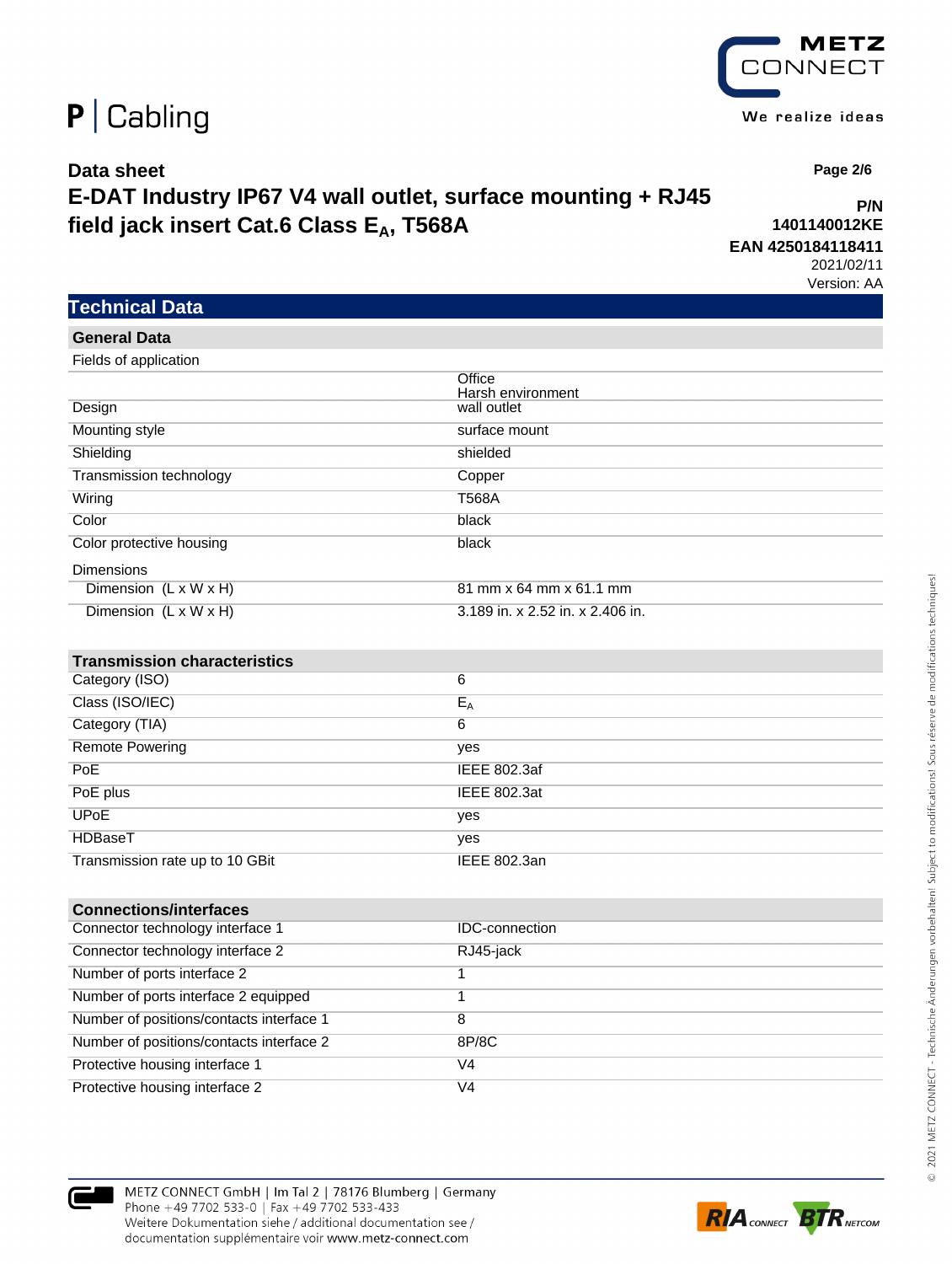### **Data sheet**

### **E-DAT Industry IP67 V4 wall outlet, surface mounting + RJ45** field jack insert Cat.6 Class E<sub>A</sub>, T568A

 **Page 3/6**

#### **1401140012KE EAN 4250184118411**

2021/02/11 Version: AA

**P/N**

### **Technical Data**

| <b>Connections/interfaces</b>                                  |                                                 |
|----------------------------------------------------------------|-------------------------------------------------|
| Termination data, solid wire (min. - max.)                     |                                                 |
| Conductor cross section, solid wire                            | AWG 26/1 - AWG 22/1                             |
| Conductor cross section, solid wire                            | $0.128$ mm <sup>2</sup> - 0.324 mm <sup>2</sup> |
| Conductor diameter, solid wire (bare copper)                   | $0.409$ mm - $0.643$ mm                         |
| Conductor diameter, solid wire (bare copper)                   | 0.016 in. - 0.025 in.                           |
| Termination data, stranded wire (min. - max.)                  |                                                 |
| Conductor cross section, stranded wire                         | AWG 26/7 - AWG 22/7                             |
| Conductor cross section, stranded wire                         | $0.141$ mm <sup>2</sup> - 0.355 mm <sup>2</sup> |
| Conductor diameter, stranded wire (bare copper)                | 0.483 mm - 0.762 mm                             |
| Conductor diameter, stranded wire (bare copper)                | 0.019 in. - 0.03 in.                            |
| Core diameter (min. - max.)                                    |                                                 |
| Core diameter (conductor with insulation)                      | $0.85$ mm - 1.6 mm                              |
| Core diameter (conductor with insulation)                      | 0.033 in. - 0.063 in.                           |
| Cable access/outlet                                            | $180^\circ$                                     |
| Ground connection                                              | 2.8 mm flat plug                                |
| Elektrische/ Optische Eigenschaften                            |                                                 |
| Current carrying capacity                                      | max. 1 A                                        |
| Contact resistance                                             | max. 20 mOhm                                    |
| Insulation resistance                                          | min. 500 MOhm                                   |
| Dielectric strength conductor-conductor (secondary)            | min. 1000 V DC                                  |
| Dielectric strength conductor-shield                           | min. 1500 V DC                                  |
| <b>Mechanical data</b>                                         |                                                 |
| Insertion and withdrawal force                                 | max. 30 N                                       |
| Life - Number of mating cycles                                 | min. 750                                        |
| Position/mounting of latch - standard installation<br>position | top                                             |
| strain relief                                                  | PG gland                                        |
|                                                                |                                                 |
| <b>Materials and material properties</b>                       |                                                 |
| Material - Housing                                             | GD-Zn (zinc die-cast)                           |
| Material - Housing finish                                      | CuSnZn                                          |
| Material - Protective housing                                  | PA UL94 V0                                      |
| Material - Contact                                             | Spring steel                                    |
| Material - Contact finish                                      | Ni + Au (nickel-gold)                           |
| Material - Insulation displacement contacts                    | CuNi2Si                                         |
| Material - Finish of insulation displacement contacts          | Sn (tin)                                        |

METZ CONNECT GmbH | Im Tal 2 | 78176 Blumberg | Germany Phone +49 7702 533-0 | Fax +49 7702 533-433 Weitere Dokumentation siehe / additional documentation see / documentation supplémentaire voir www.metz-connect.com



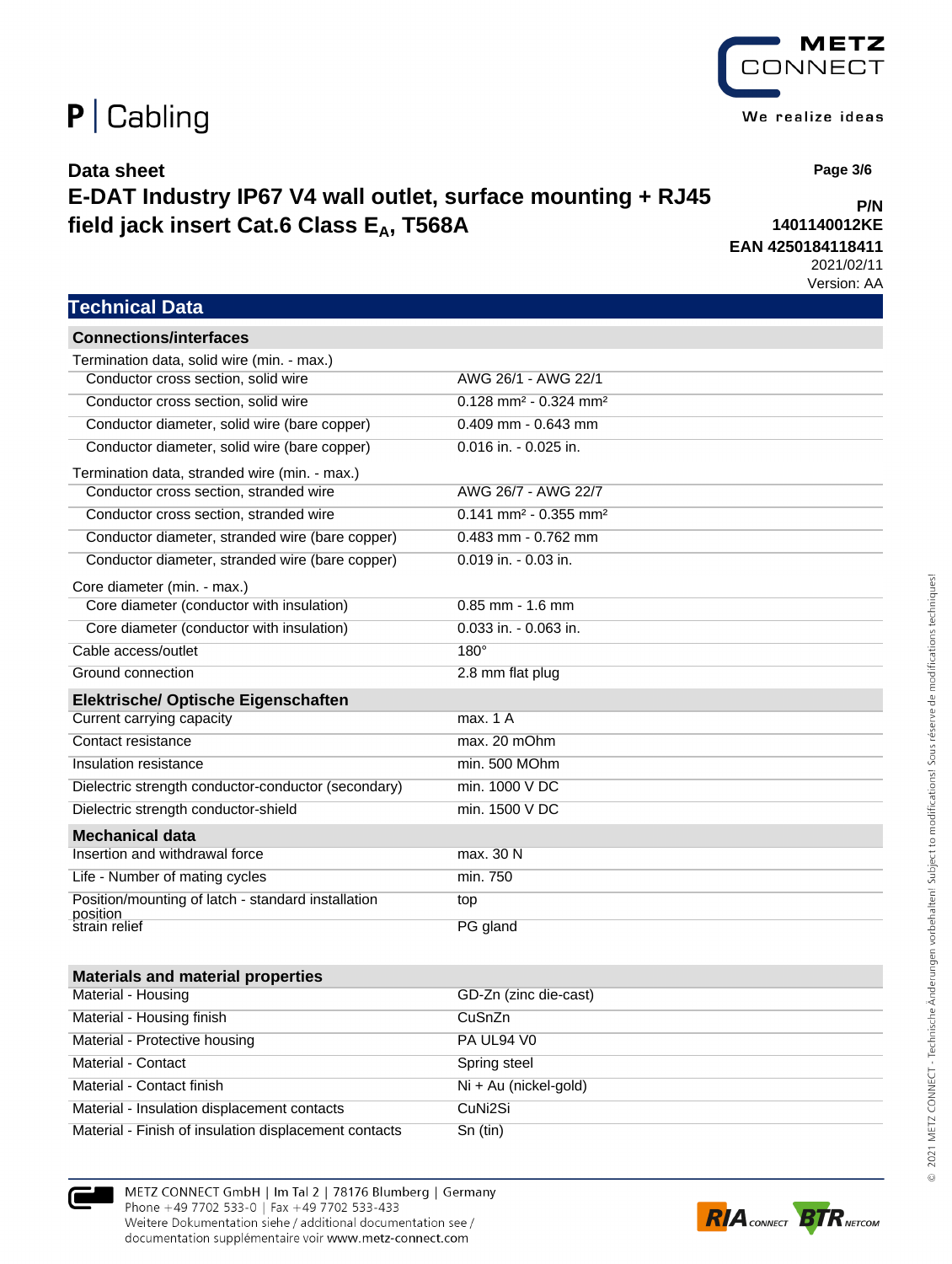### **Data sheet E-DAT Industry IP67 V4 wall outlet, surface mounting + RJ45** field jack insert Cat.6 Class E<sub>A</sub>, T568A

**P/N 1401140012KE**

**EAN 4250184118411** 2021/02/11

Version: AA

### **Technical Data**

| <b>Materials and material properties</b> |                                 |
|------------------------------------------|---------------------------------|
| Material - Shield                        | Cu-Ni-Zn (nickel silver)        |
| Material - Finish                        | Ni (nickel)                     |
| Material - Cable gland                   | PA (polyamide)                  |
| Material - Protective housing seal       | NBR (nitrile butadiene rubber)  |
| Material - Moulded seal                  | EPDM (ethylene-propylene-diene) |
| Material - Protective cap                | PA UL94 V0                      |
| Material - Elastic band                  | EPDM (ethylene-propylene-diene) |
| Halogen free                             | yes                             |
| <b>RoHS</b>                              | compliant                       |

#### **Environmental conditions**

| Temperature (min. - max.)   |                                                                                                                                                                                                               |
|-----------------------------|---------------------------------------------------------------------------------------------------------------------------------------------------------------------------------------------------------------|
| Temperature - Storage °C    | -40 °C - 70 °C                                                                                                                                                                                                |
| Temperature - Storage °F    | $-40$ °F - 158 °F                                                                                                                                                                                             |
| Temperature - Operating °C  | $-40 °C - 70 °C$                                                                                                                                                                                              |
| Temperature - Operating °F  | $-40$ °F - 158 °F                                                                                                                                                                                             |
| Particulate ingress         | IP6X                                                                                                                                                                                                          |
| Liquid ingress/immersion    | IPX7                                                                                                                                                                                                          |
| Rapid change of temperature | -40°C / -40°F - +70°C / 158°F / 25 cycles t=30 min                                                                                                                                                            |
| Damp heat                   | +25°C / +77°F / +65°C / +149°F / 93% RH // -10°C / -14°F / 21<br>cycles                                                                                                                                       |
| Flowing mixed gas           | +25 °C / +77°F / 73% RH / 4 days, H2S / SO2                                                                                                                                                                   |
| Electromagnetic measurement | E <sub>2</sub>                                                                                                                                                                                                |
| Vibration                   | $50 \; \text{m/s}^2$                                                                                                                                                                                          |
| Shock                       | $250 \text{ m/s}^2$                                                                                                                                                                                           |
| General information         | This product is suitable for use in industrial environments inside<br>buildings with IPxy protection class according to DIN EN 60529<br>specified in this data sheet. Not specified for outdoor applications. |

Approvals







METZ CONNECT We realize ideas

 **Page 4/6**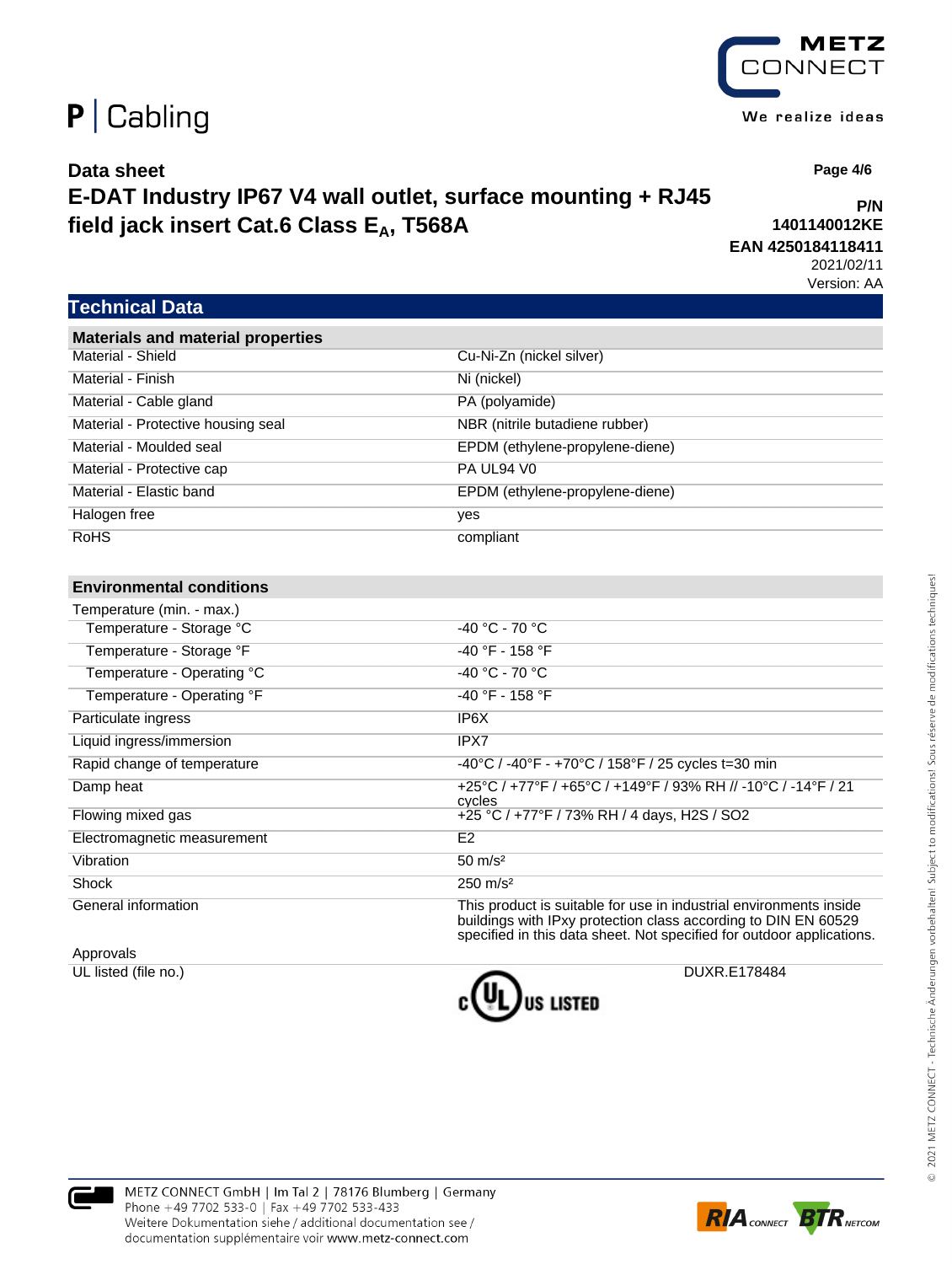### **Data sheet E-DAT Industry IP67 V4 wall outlet, surface mounting + RJ45** field jack insert Cat.6 Class E<sub>A</sub>, T568A

**P/N 1401140012KE**

**EAN 4250184118411** 2021/02/11

Version: AA

### **Technical Data**

**The product meets the following standards**

| Generic cabling systems                                                  |                                                 |
|--------------------------------------------------------------------------|-------------------------------------------------|
| General requirements                                                     | ANSI/TIA-568                                    |
| Industrial area                                                          | ISO/IEC 24702   DIN EN 50173-3<br>ANSI/TIA-1005 |
| <b>Expansion of Communication Circuit Accessories</b><br>(DUXR) Category | UL 1863                                         |
| Connectors for electronic equipment                                      |                                                 |
| Free and fixed connectors                                                | DIN EN 60603-7-51:2011-01                       |
| Degrees of Protection Provided by Enclosures                             | IEC 60529                                       |
| Interference proof                                                       |                                                 |
| Immunity for industrial environments                                     | DIN EN 61000-6-2:2006-03                        |
| Climate tests                                                            | IEC 60512-11                                    |
| <b>Classifications</b>                                                   |                                                 |
| <b>ETIM 5.0</b>                                                          | EC002597                                        |
| ETIM 6.0                                                                 | EC002597                                        |
| <b>ETIM 7.0</b>                                                          | EC002597                                        |
|                                                                          |                                                 |
| <b>Packing details</b>                                                   |                                                 |
| Type of packaging                                                        | 1 $pc(s)$ / plastic bag                         |
| Packaging unit - Weight (gram)                                           | 93 g                                            |
| Packaging unit - Weight (pound)                                          | $0.21$ lb                                       |
| Packaging dimension                                                      | 160 mm x 100 mm x 380 mm                        |
| Packaging dimension                                                      | 6.299 in. x 3.937 in. x 14.961 in.              |







 **Page 5/6**